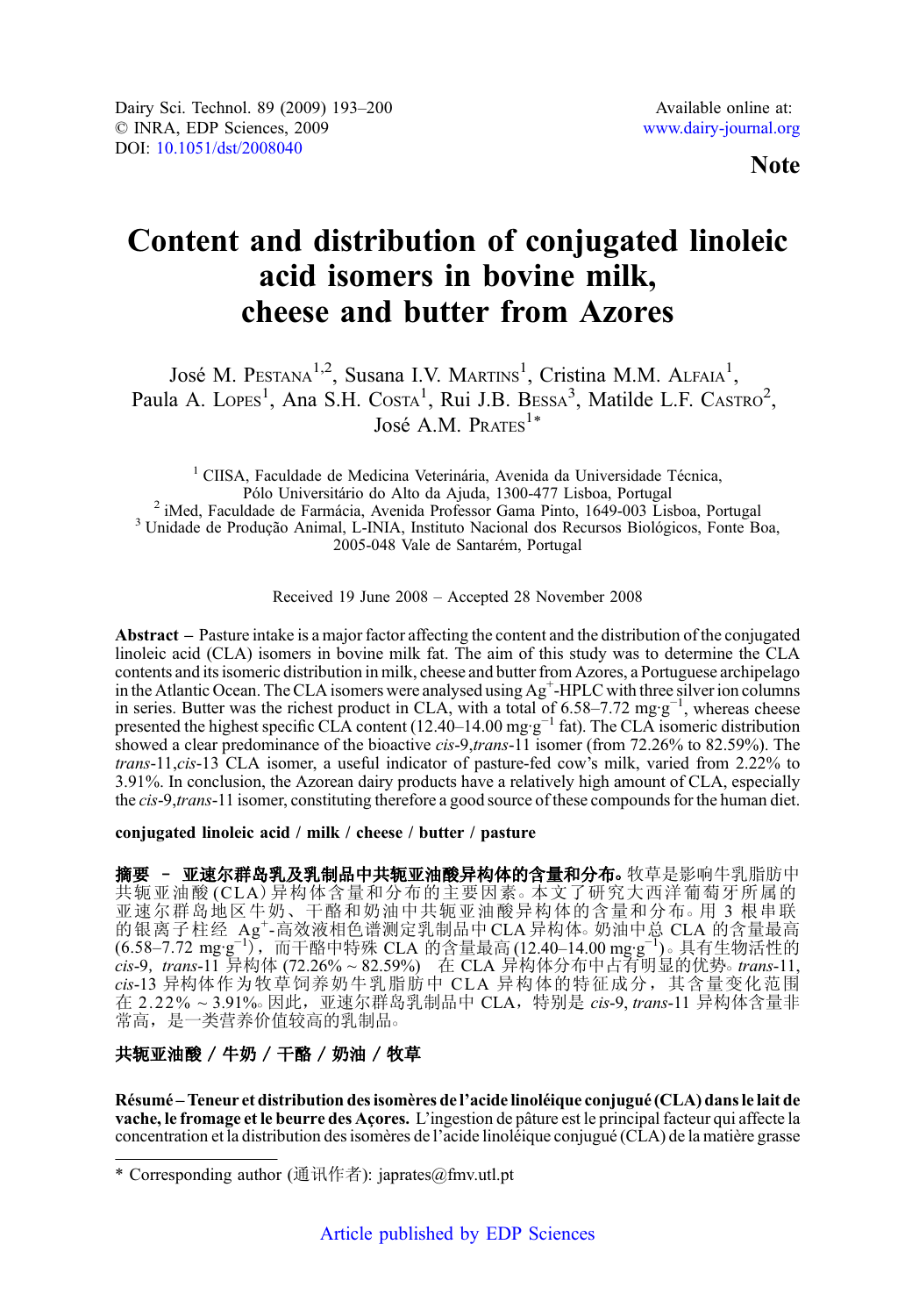du lait bovin. L'objectif de cette étude était de déterminer la teneur en CLA et la distribution de ses isomères dans le lait, le fromage et le beurre des Açores, un archipel Portugais de l'Océan Atlantique. Les isomères de CLA ont été analysés par Ag<sup>+</sup>-HPLC, utilisant trois colonnes ioniques argentées, en série. Le beurre était le produit le plus riche en CLA, avec un total de 6,58–7,72 mg·g<sup>−1</sup>, tandis que le fromage présentait la plus grande teneur spécifique en CLA (12,40–14,00 mg·g<sup>−1</sup> matière grasse). La distribution des isomères de CLA a montré une nette prédominance de l'isomère bioactif *cis-9,trans-*11 (de 72,26 à 82,59 %). La teneur en isomère *trans*-11, *cis*-13, indicateur de l'ingestion de pâture par 11 (de 72,26 à 82,59 %). La teneur en isomère trans-11,cis-13, indicateur de l'ingestion de pâture par les vaches, variait de 2,22 à 3,91 %. En conclusion, les produits laitiers des Açores ont une teneur relativement élevée en CLA, et particulièrement en isomère cis-9,trans-11, constituant ainsi une bonne source de ces composés pour l'alimentation humaine.

acide linoléique conjugué / lait / fromage / beurre / pâture

## 1. INTRODUCTION

Milk and dairy products have always played an important role in human nutrition and, more recently, have also been described as an important source of a variety of relevant biologically-active molecules [[19](#page-7-0)]. Among these compounds, the conjugated positional and geometric isomers of linoleic acid (cis-9,cis-12 octadecadienoic acid), commonly known as the conjugated linoleic acid (CLA), have attained a research interest recently. The beneficial effects of CLA on health have been reported in a number of studies using animal models of a variety of human diseases and a range of culture cells (see e.g. [\[24\]](#page-7-0)). Therefore, it has been suggested that CLA isomers (cis-9,trans-11 and trans-10,cis-12) exhibit important biological activities for the human health that include anticarcinogenic, anti-obesity, antidiabetogenic, anti-atherogenic, immunomodulation and modulation of bone growth [[3\]](#page-6-0).

A group of 24 different CLA isomers have been described as occurring naturally in food, especially in ruminant fat [\[6](#page-6-0)]. However, in milk and dairy products the main CLA isomer in ruminant fat, cis-9,trans-11 CLA (i.e. rumenic acid), generally comprises about 75–90% of the total CLA [\[4\]](#page-6-0). Variation in the CLA content in meat and in dairy products has been attributed to breed, species, age and individual environmental conditions, such as feeding regime, dietary fatty acids, season and farm management [\[12\]](#page-6-0). Nevertheless, diet is believed to be the most significant factor affecting the CLA content in milk fat [[4](#page-6-0)]. Ward et al. [[25](#page-7-0)] also demonstrated that the CLA content of milk increased linearly with an increase in the dietary proportion of pasture fresh grass in the diet.

The Azores archipelago, located in the Atlantic Ocean, is an important dairy region of Portugal, that is being responsible for 27% of the total milk production of the country. Azores archipelago is deeply influenced by the Gulf Stream, with no frost below elevations of 500 m, and an average temperature of 15 °C in the winter and 22 °C in the summer [\[15\]](#page-6-0). These islands present unique edapho-climatic features that allow grazing throughout the year, and thus provide a diet based on fresh grass. The objective of this study was to analyse the CLA content and its isomeric distribution in Azorean bovine milk, cheese and butter from two different commercial brands. The data will be used to compare the CLA composition of Azorean dairy products with similar products originated from other regions.

## 2. MATERIALS AND METHODS

#### 2.1. Reagents and standard solutions

All reagents were of analytical and liquid chromatographical grade. Commercial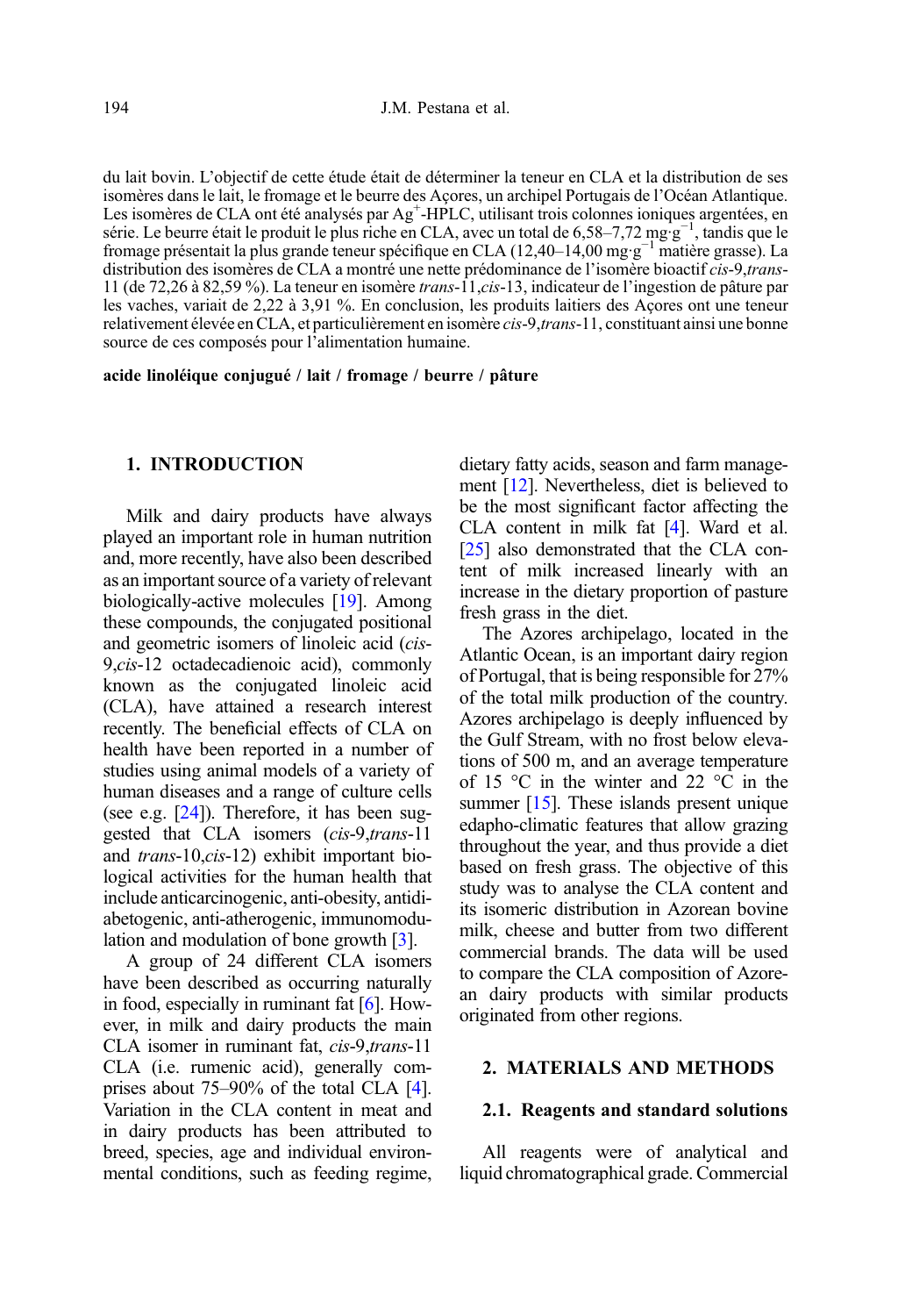standards of individual CLA isomers (*cis*-9,<br>*cis*-11, *trans*-10,*cis*-12, *cis-9,trans*-11 and cis-11, trans-10,cis-12, cis-9,trans-11 and<br>trans-9,trans-11) as methyl esters were purtrans-9,trans-11) as methyl esters were purchased from Matreya Inc. (Pleasant Gap, PA, USA). Additional standards of individual  $(trans-8, cis-10$  and  $cis-11, trans-13$  and mix-<br>tures  $(cis/trans. trans/cis$  and *trans/trans* tures (*cis/trans, trans/cis* and *trans/trans* from positions 7.9 to 12.14) of CLA isomers from positions 7,9 to 12,14) of CLA isomers were prepared as methyl esters according to the procedure described by Destaillats and Angers [[8\]](#page-6-0).

#### 2.2. Milk and dairy samples

Ten samples of each of the two most important commercial brands of ultrapasteurised half-skimmed milk, flamengo cheese and butter were purchased from a regular supermarket between September 2004 and February 2005. All samples were obtained from different lots of the most consumed commercial brands in Portugal of each dairy product under analysis. Milk was kept frozen at  $-21$  °C until the analysis was performed. Cheese and butter samples were homogenised using a food processor for  $3 \times 5$  s (Moulinex type 320, Ecully Cedex, France), vacuum packed and stored at  $-21$  °C, for a period no longer than 3 months.

## 2.3. Lipid extraction and methylation

Lipid extraction and fatty acid transesterification of milk and cheese were performed using the methodology described in ES ISO 5508 [\[9](#page-6-0)]. Briefly, milk samples (20 mL) were mixed with 5 mL of ammonia solution and 10 mL of ethanol. Lipids were extracted three times with 25 mL of diethyl ether/petroleum ether mixture (1:1 v/v). The ethereal extracts (ether/lipid extract) were collected to a glass balloon and concentrated, using a rotoevaporator at  $30^{\circ}$ C, to a final volume of 1–3 mL. The extracts were dried at 90 °C for 1 h and the total fat was determined gravimetrically. Then, 4 mL of isopentane was added to the glass balloon to drag the fat that was transferred to a screw Teflon-lined cap tube. Fat cheese content was determined similarly to milk after weighting 1 g acidification with chloridric acid instead of ammonia solution. Fatty acid transesterification was performed by adding 2 mL of methanolic potassium hydroxide and well shaken for 20 s. The upper layer was removed to a vial for injection on the high-performance liquid chromatography (HPLC) system.

Fat extraction in butter and its methylation were carried out according to NP-2283  $[18]$ . The butter  $(2.5 \text{ g})$  was dried at 102 °C overnight to remove the moisture content. The fat content was determined based on the difference between the dried weight and the fat portion that was dissolved in the petroleum ether  $(25 \text{ m} \cdot \text{L}^{-1})$ . For butter fat extraction, 1 g was weighed into a screw Teflon-lined cap tube, and  $10 \text{ m} \cdot \text{L}^{-1}$  of isopentane was added to dissolve the lipid fraction. Fatty acid methyl esters were obtained similar to those of milk and cheese.

## 2.3.1. Determination of individual CLA isomers

The methyl esters of CLA isomers were individually separated by three silver ion columns in series (ChromSpher 5 Lipids, 250 mm  $\times$  4.6 mm i.d., 5 µm particle size, Chrompack, Bridgewater, NJ, USA), using an HPLC system (Ag<sup>+</sup>-HPLC) (Agilent 1100 Series, Agilent Technologies Inc., Palo Alto, CA, USA), as reported previously by Alfaia et al. [\[1](#page-6-0)]. Briefly, the mobile phase was  $0.1\%$  acetonitrile in *n*-hexane, at a flow rate of 1 mL·min<sup>-1</sup>; the diode array detector was adjusted to 233 nm, and the injection volumes were 30 μL for milk and 10 μL for cheese and butter. The identification of the individual CLA isomers was achieved by comparing their retention times with commercial and prepared standards.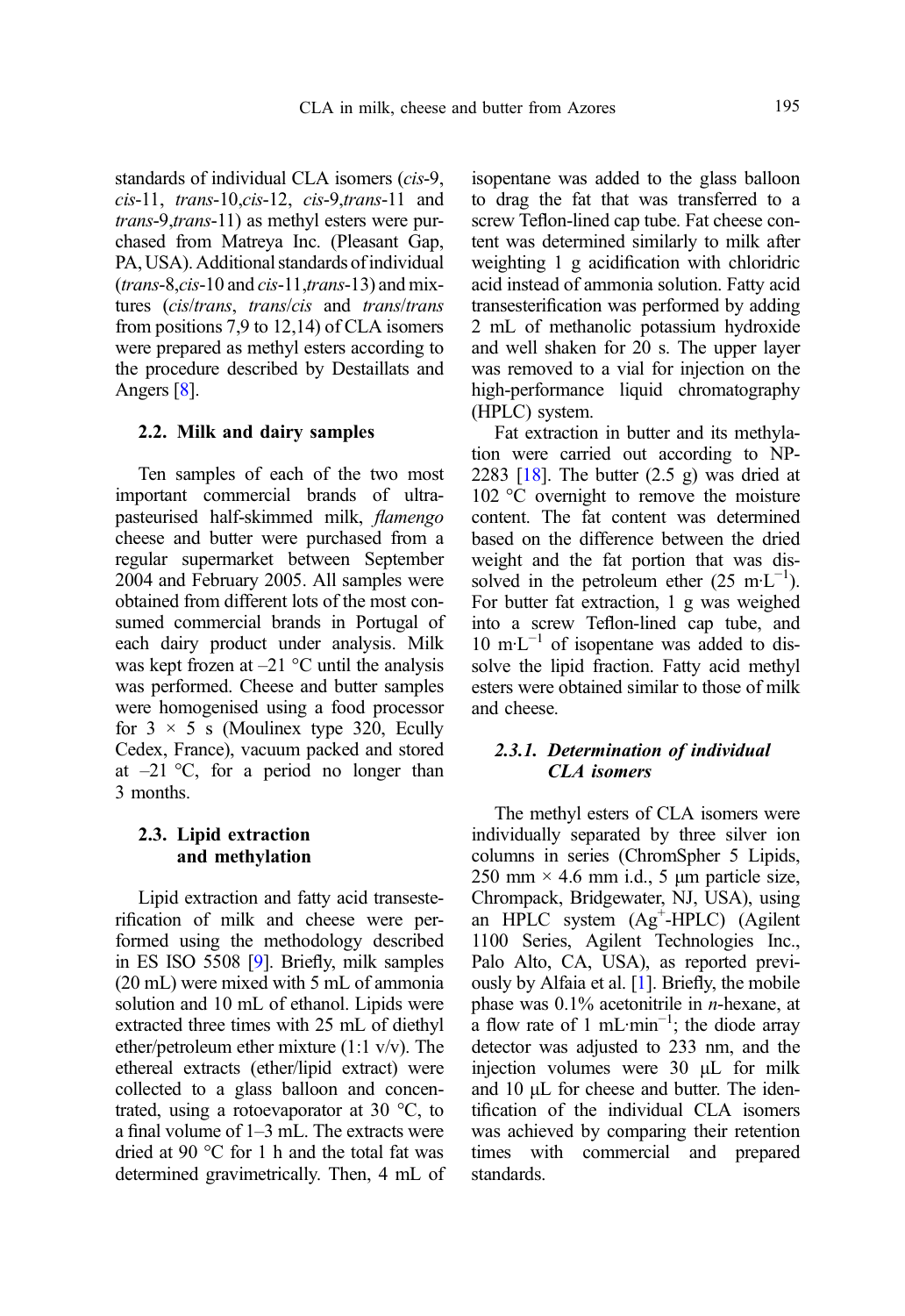Total and individual contents of CLA isomers in dairy products were determined based on the external standard technique, using cis-9,cis-11, trans-10,cis-12, cis-9, trans-11 and trans-9.trans-11 as representatrans-11 and trans-9,trans-11 as representa-<br>tives of each geometric group of CLA isomers, and on the method of area normalisation, from standard curves for peak area vs. CLA isomer concentration. The CLA isomers were expressed in gravimetric contents (mg·g<sup>-1</sup> or mg·mL<sup>-1</sup> product and mg·g<sup>-1</sup> fat) or as a percentage of the sum of the identified CLA isomers (% total CLA).

#### 2.4. Statistical analysis

Statistical analysis of the results was performed using Statistical Analysis Software [\[23](#page-7-0)]. Analysis of variance was used to determine the statistical differences between commercial brands, within each type of product and among types of products. Results were expressed as mean and standard error of mean. A  $P \le 0.05$  was considered as a significant difference.

### 3. RESULTS AND DISCUSSION

#### 3.1. CLA contents

[Table I](#page-4-0) shows the CLA contents and its isomeric distribution in the analysed Azorean milk and dairy products, commercially available in the mainland Portugal, using the Ag<sup>+</sup>-HPLC methodology.

As expected, the data showed that butter is the richest product in total fat and total CLA ( $P < 0.05$ ), exhibiting 81.37–81.45%<br>and 6.58–7.72 mg·g<sup>-1</sup> product, respectively, in contrast to milk, which has 1.23–1.35% and  $0.01-0.02$  mg·mL<sup>-1</sup> product, respectively. No differences  $(P > 0.05)$  were observed between commercial brands, within each type of product, neither for total fat nor for total CLA content. The values described in this study for total CLA are

higher than those reported for milk, cheese and butter in the samples derived from the milk produced in farms located in the mainland Portugal, which were of 0.11, 1.09 and 2.64 mg·g $^{-1}$  product, respectively [[17](#page-6-0)].

Regarding the specific CLA content, cheese displayed the highest values  $(12.40-14.00 \text{ mg} \cdot \text{g}^{-1} \text{ fat})$ , and was significantly higher than the CLA concentration in butter (8.09–9.48 mg·g<sup>-1</sup> fat). The commercial brand did not significantly affect  $(P > 0.05)$  the specific CLA content. The specific CLA content in milk was 10.60– 11.41 mg·g<sup>-1</sup> fat, which is slightly lower than a recently published value for Azorean UHT milk  $(13.3 \text{ mg} \cdot \text{g}^{-1})$  total fatty acids for  $cis$ -9,trans-11 isomer) [[15\]](#page-6-0). This slight difference may be due to regional variations, as well as due to differences in the CLA quantification methods used in the two studies (Ag+ -HPLC vs. GC). Relatively high amounts of CLA (12 mg·g<sup>-1</sup> fat) were also described, by Precht and Molkentin [\[20](#page-7-0)], for German milks. However, the specific contents of CLA described here for Azorean milks are higher than those reported for the mainland Portuguese [[17](#page-6-0)] and Italian [[2](#page-6-0)] milks.

The Azorean cheeses analysed in this work contain higher specific CLA contents than the mainland Portuguese [\[17\]](#page-6-0) and Spanish [[16](#page-6-0)] cheeses. The specific CLA content in German cheeses ranged from 4.0 to 17.0 mg·g<sup>-1</sup> fat [\[10\]](#page-6-0), whereas the specific CLA of French cheeses varied between 5.3 and 15.8 mg·g−<sup>1</sup> fat [\[14\]](#page-6-0).

The values of specific CLA content found in this study for butter (8.09– 9.48 mg·g<sup>-1</sup> fat) are lower than those obtained for German, Italian and Nether-landers butters [\[21\]](#page-7-0), but higher than those described for the mainland Portuguese butters [[17](#page-6-0)].

#### 3.2. CLA isomeric distribution

The CLA isomeric profile of Azorean dairy products suggests a clear predominance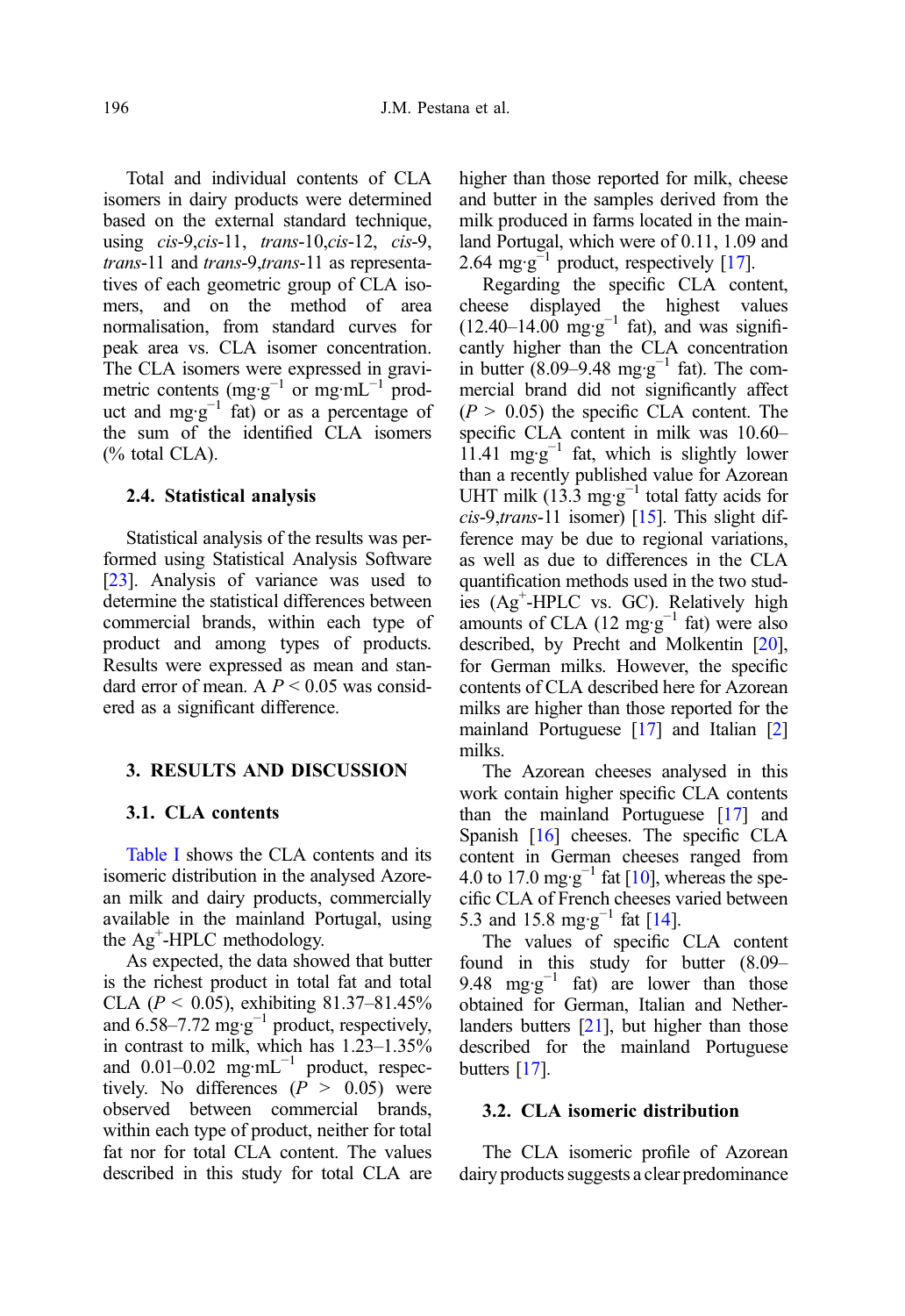| Total fat            | Milk $(M)$ |        |            | Cheese $(C)$             |        |                          | Butter (B) |        |            | Product effect              | Brand effect      |              |        |
|----------------------|------------|--------|------------|--------------------------|--------|--------------------------|------------|--------|------------|-----------------------------|-------------------|--------------|--------|
| and CLA<br>content   | Nova       | Terra  | <b>SEM</b> | Terra                    | Loreto | <b>SEM</b>               | Loreto     | Nova   | <b>SEM</b> |                             | M                 | $\mathsf{C}$ | B      |
|                      | Açores     | Nostra |            | Nostra                   |        |                          |            | Açores |            |                             |                   |              |        |
| Total fat            | 1.23       | 1.35   | 0.082      | 21.74                    | 21.76  | 0.475                    | 81.37      | 81.45  | 0.164      | M < C < B                   | ns                | ns           | ns     |
| <b>Total CLA</b>     | 0.01       | 0.02   | 0.002      | 2.99                     | 2.68   | 0.293                    | 6.58       | 7.72   | 0.418      | M < C < B                   | ns                | ns           | ns     |
| Specific CLA         | 10.60      | 11.41  | 1.988      | 14.00                    | 12.40  | 1.383                    | 8.09       | 9.48   | 0.515      | $B = M$ , $M = C$ , $B < C$ | ns                | ns           | ns     |
| CLA isomers          |            |        |            |                          |        |                          |            |        |            |                             |                   |              |        |
| trans-12, trans-14   | 1.89       | 1.30   | 0.098      | 1.72                     | 1.47   | 0.061                    | 1.38       | 1.58   | 0.042      | $M = C = B$                 | ***               | $**$         | **     |
| $trans-11, trans-13$ | 2.93       | 2.73   | 0.114      | 3.03                     | 2.70   | 0.099                    | 2.79       | 3.03   | 0.050      | $M = C = B$                 | ns                | $\ast$       | $* *$  |
| $trans-10, trans-12$ | 1.11       | 0.98   | 0.054      | 0.92                     | 0.90   | 0.049                    | 0.82       | 0.83   | 0.037      | $B = C < M$                 | ns                | ns           | ns     |
| trans-9, trans-11    | 2.98       | 3.81   | 0.859      | 1.67                     | 1.75   | 0.110                    | 1.12       | 1.35   | 0.058      | $B = C < M$                 | ns                | ns           | $\ast$ |
| trans-8, trans-10    | 0.62       | 0.53   | 0.056      | 0.67                     | 0.69   | 0.055                    | 0.44       | 0.48   | 0.025      | $B \leq M \leq C$           | ns                | ns           | ns     |
| trans-7, trans-9     | 1.10       | 0.82   | 0.139      | 0.72                     | 0.60   | 0.032                    | 0.62       | 0.59   | 0.043      | $C = B < M$                 | ns                | $\ast$       | ns     |
| trans-6, trans-8     | 0.42       | 0.21   | 0.075      | 0.22                     | 0.15   | 0.027                    | 0.18       | 0.15   | 0.016      | $C = B < M$                 | ns                | ns           | ns     |
| Total trans/trans    | 11.05      | 10.38  | 1.086      | 8.95                     | 8.26   | 0.329                    | 7.35       | 8.01   | 0.169      | $C = B < M$                 | ns                | ns           | $\ast$ |
| $cis/trans-12-14$    | ND         | ND     | ND         | 0.75                     | 0.63   | 0.045                    | 0.62       | 0.75   | 0.027      | $M < C = B$                 | ns                | ns           | $***$  |
| trans-11, $cis-13^a$ | 2.22       | 2.30   | 0.087      | 2.37                     | 3.91   | 0.546                    | 3.05       | 2.45   | 0.642      | $M = C = B$                 | ns                | ns           | ns     |
| $cis-11, trans-13$   | 0.50       | 0.20   | 0.094      | $\overline{\phantom{0}}$ |        | $\overline{\phantom{0}}$ | ND         | 0.44   | 0.059      | $C < B = M$                 | $\ast$            | ns           | ***    |
| $trans-10, cis-12$   | ND         | ND     | ND         | ND                       | ND     | ND                       | ND         | ND     | ND         |                             | $\qquad \qquad -$ |              |        |
| $cis-9, trans-11$    | 79.30      | 79.88  | 1.177      | 82.59                    | 72.26  | 0.100                    | 82.11      | 81.42  | 0.747      | $C = M$ , $M = B$ , $C < B$ | ns                | ***          | ns     |
| trans-7,cis- $9^b$   | 6.94       | 7.25   | 0.709      | 5.34                     | 14.95  | 0.958                    | 6.88       | 6.94   | 0.486      | $B = M < C$                 | ns                | ***          | ns     |
| Total cis/trans      | 88.96      | 89.63  | 1.086      | 91.05                    | 91.75  | 0.329                    | 92.66      | 92.00  | 0.169      | $M < C = B$                 | ns                | ns           | $\ast$ |
| Total cis/cis        | ND         | ND     | ND         | ND                       | ND     | ND                       | ND         | ND     | ND         |                             |                   |              |        |

<span id="page-4-0"></span>**Table I.** Values of total fat (% w/w), total (mg·mL<sup>-1</sup> or mg·g<sup>-1</sup> product) and specific (mg·g<sup>-1</sup> fat) CLA contents, and its isomeric distribution (% of identified CLA isomers) in Azorean bovine milk, cheese and butter from several commercial brands  $(n = 10)$  for each brand of milk, cheese and butter).

ns, not significant; \*  $P < 0.05$ ; \*\*  $P < 0.01$ ; \*\*\*  $P < 0.001$ ; ND, not detected; SEM, standard error of mean.<br><sup>a</sup> In cheese samples, the CLA isomer co-eluted with minor amounts of the *cis*-11,*trans*-13 isomer.<br><sup>b</sup> The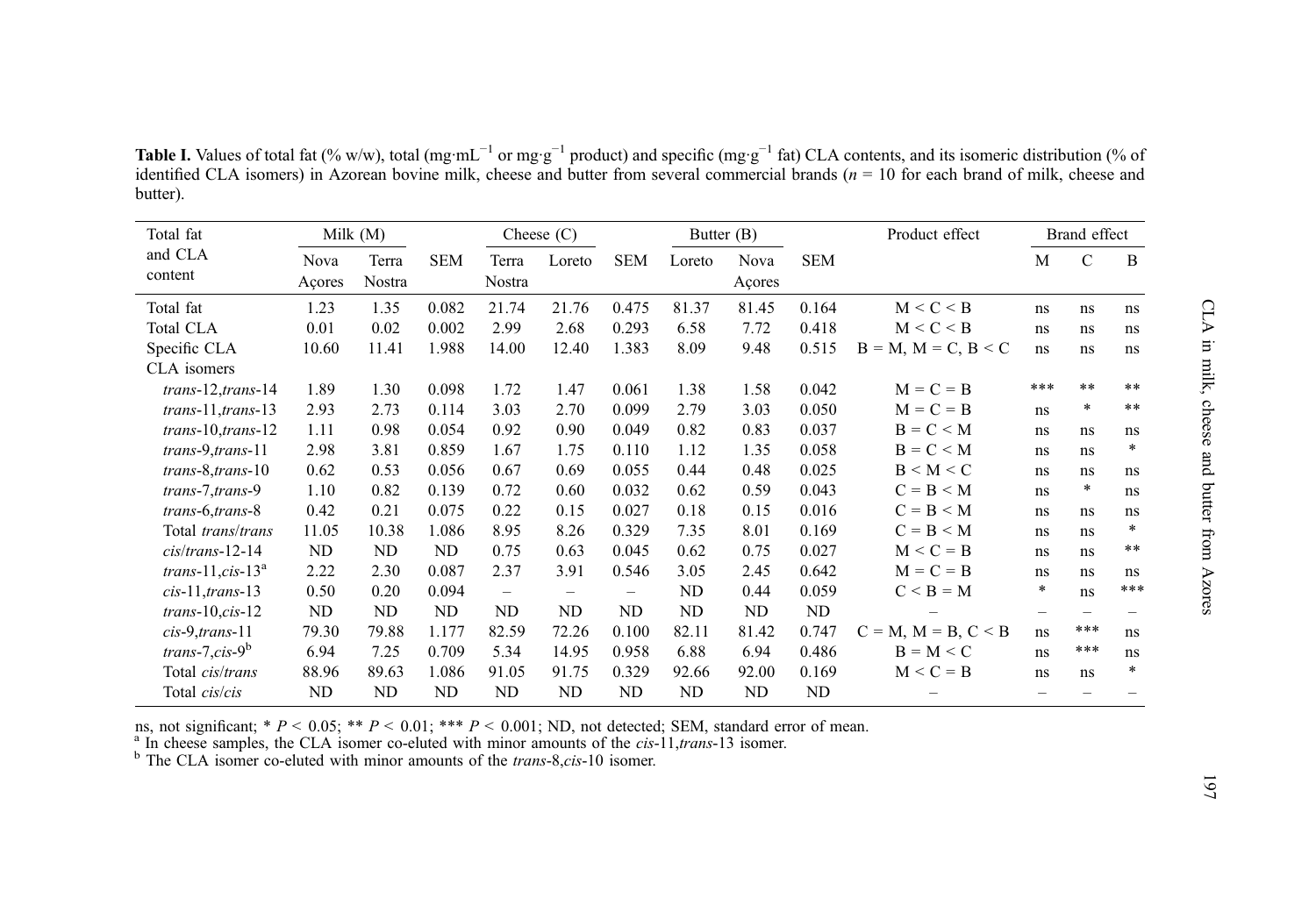of the bioactive *cis-9,trans-11* isomer  $(72.26-82.59%)$  followed by *trans-7.cis-9*  $(72.26-82.59%)$ , followed by *trans-7,cis-9*<br> $(5.34-14.95%)$  and *trans-11 trans-13*  $(5.34-14.95%)$  and *trans*-11,*trans*-13<br> $(2.93-3.03%)$  isomers, as represented in [Table I.](#page-4-0) Interestingly, the other bioactive<br>CLA isomer. trans-10.cis-12. was not CLA isomer, *trans*-10,*cis*-12, was not detected in any analysed samples. The major CLA isomer, cis-9,trans-11, is produced in the rumen during the microbial biohydrogenation of dietary linoleic acid and endogenously in the tissues through Δ9- desaturation of trans-11 C18:1 [[11\]](#page-6-0). Wahle et al. [[24](#page-7-0)] reported that a total of 70% of rumenic acid in milk fat is derived from this last process. In addition, Corl et al. [\[5\]](#page-6-0) demonstrated that trans-7,cis-9 isomer in milk fat is originated almost exclusively via endogenous synthesis byΔ9-desaturation with ruminally derived *trans*-7 C18:1. Finally, Kraft et al. [\[13\]](#page-6-0) hypothesised that α-linolenic acid, the major fatty acid of pasture, is the indirect precursor of the trans-11, cis-13 CLA isomer.

Milk, cheese and butter showed relatively high percentages of *trans-11,cis-13*, trans-11, trans-13 and trans-12, trans-14 CLA isomers, which have been suggested to constitute sensitive grass intake indicators [\[7](#page-6-0)]. Luna et al.  $[16]$  $[16]$  $[16]$  reported similar percentages for *trans*-12,*trans*-14 and *trans*-11 cLA isomers in cheese and 11,*trans*-13 CLA isomers in cheese and<br>milk The values given in this work for milk. The values given in this work for these grass-sensitive CLA isomers are higher than those reported for the mainland Portugal, which may reflect better quality of Azorean pastures in relation to the mainland Portugal [\[15](#page-6-0)]. Rickert et al. [\[22\]](#page-7-0) reported lower total *trans/trans* CLA isomers in lower total *trans/trans* CLA isomers in cheese compared with the values described in this study. In addition, total  $trans/trans$  and  $cis/trans$  ( $cis/trans$ ) CLA and *cis/trans* (*cis/trans* and *trans/cis*) CLA isomers in cheese were similar to those reported by Luna et al. [\[16](#page-6-0)]. Finally, no cis/cis CLA isomer was detected in the various samples analysed in this study.

The relative percentages of *trans-12*, trans-14, trans-11, trans-13 and trans-11, cis-13 CLA isomers did not show significant differences among the several types of products analysed. This fact suggests that the relative contents of these CLA isomers remain constant from milk, the raw material, to butter and cheese. Comparing with cheese and butter, milk is the product with the highest percentage of total trans/trans CLA isomers, in particular trans-10, trans-12, *trans-9,trans-11, trans-7,trans-9* and *trans-6,trans-8* isomers. Among milk and trans-6,trans-8 isomers. Among milk and dairy products, the highest percentages of CLA isomers were the *cis-9,trans-*11 in but-<br>ter and the *trans-7,cis-9* isomer in cheese. ter and the *trans-7,cis-9* isomer in cheese.<br>The CLA isomeric distribution depicte

The CLA isomeric distribution depicted differences between commercial brands within the same type of product. For milk, Nova Açores brand was the richest in *trans*-12,*trans*-14 and *cis*-11,*trans*-13 CLA trans-12, trans-14 and cis-11, trans-13 CLA<br>isomers. Regarding cheese. trans-12, transisomers. Regarding cheese, trans-12, trans-<br>14. trans-11, trans-13, trans-7, trans-9, cis-14, trans-11, trans-13, trans-7, trans-9, cis-<br>9. trans-11 and trans-7 cis-9 CLA isomers 9,*trans*-11 and *trans-7,cis-*9 CLA isomers<br>present in Terra Nostra samples were signifpresent in Terra Nostra samples were significantly higher than those in Loreto samples, except for trans-7,cis-9 isomer. In butter, trans-12, trans-14, trans-11, trans-13, transtrans-12,trans-14, trans-11,trans-13, trans-<br>9.trans-11, cis/trans-12,14 and CLA cis-9,*trans*-11, *cis/trans*-12,14 and CLA *cis-*<br>11*trans*-13 were affected by commercial 11,trans-13 were affected by commercial brand. Nova Açores was the richest brand in these isomers.

## 4. CONCLUSION

Azorean bovine milk and dairy products are important sources of CLA, when compared with similar products originated from other regions, including the mainland Portugal. This fact likely results from the good quality of pastures and grazing conditions of Azores archipelago, which improve CLA content in milk and have similar subsequent effects on cheese and butter. As expected, butter is the most interesting dairy product for the consumer, containing relatively high contents of total CLA and its cis-9,trans-11 isomer, for all the analysed commercial brands. Although there were no important differences in CLA contents between the Azorean brands for the same type of product,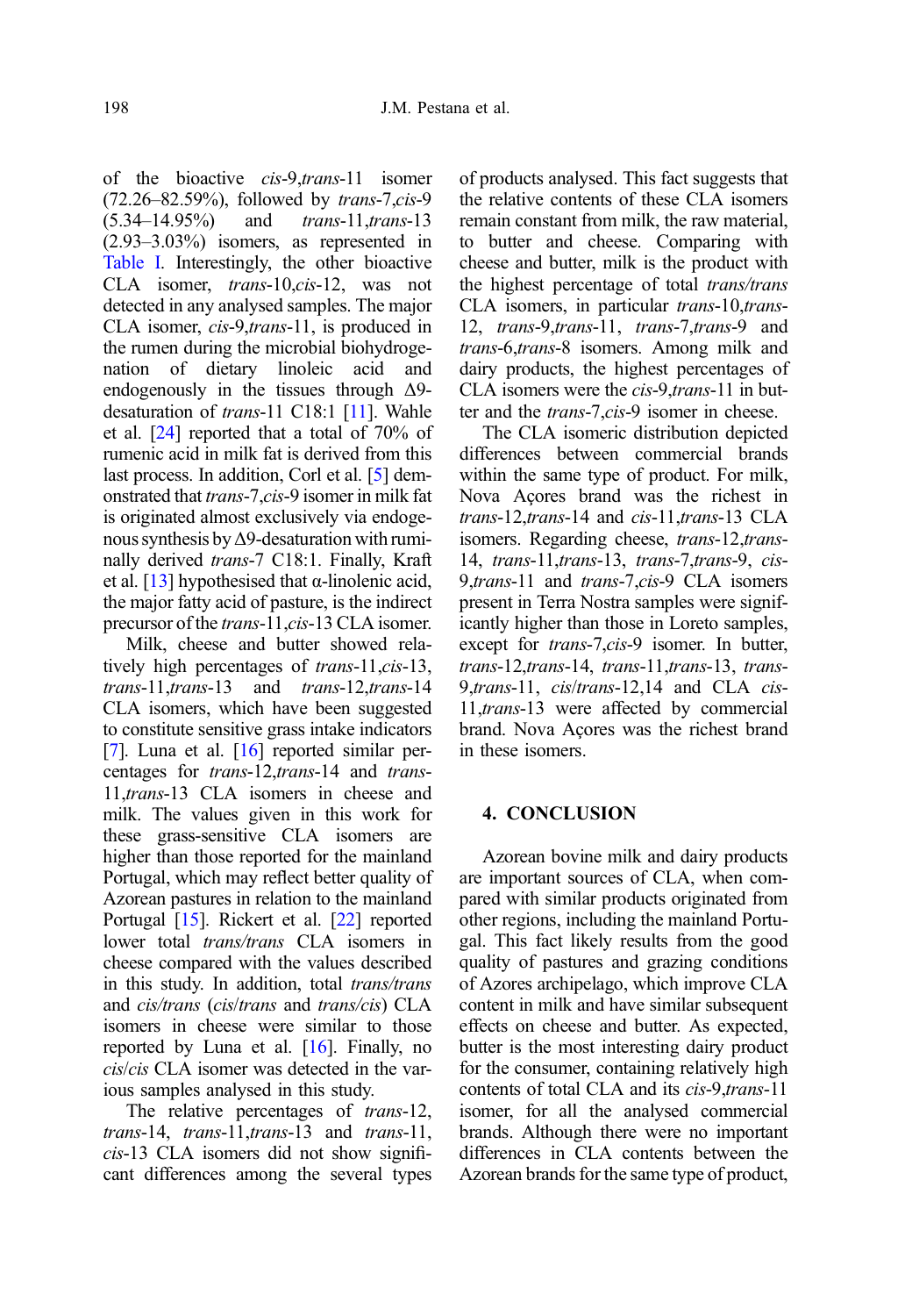<span id="page-6-0"></span>the CLA isomeric distribution showed few differences between the brands.

Acknowledgements: This work was supported by grants POCTI/CVT/2002/44750 (FCT, MCTES) and Mestrado em Controlo da Qualidade e Toxicologia dos Alimentos (FF, UL). The authors thank Olga M.C. Moreira for the help in preparing the abstract in French.

#### REFERENCES

- [1] Alfaia C., Quaresma M., Castro M., Martins S., Portugal A., Fontes C., Bessa R., Prates J., Fatty acid composition, including isomeric profile of conjugated linoleic acid, and cholesterol in Mertolenga-PDO beef, J. Sci. Food Agric. 86 (2006) 2196–2205.
- [2] Banni S., Carta G., Contini M.S., Angioni E., Deiana M., Dessi M.A., Melis M.P., Corongiu F.P., Characterization of conjugated diene fatty acids in milk and dairy products, and lamb tissues, J. Nutr. Biochem. 7 (1996) 150–155.
- [3] Belury M.A., Dietary conjugated linoleic acid in health: physiological effects and mechanisms of action, Annu. Rev. Nutr. 22 (2002) 505–531.
- [4] Collomb M., Schimd A., Sieber R., Wechsler D., Ryhänen E., Conjugated linoleic acid in milk fat: variation and physiological effects, Int. Dairy J. 16 (2006) 1347–1361.
- [5] Corl B.A., Baumgard L.H., Griinari J.M., Delmonte P., Morehouse K.M., Yurawecz M.P., Trans-7,cis-9 CLA is synthesized endogenously by Δ9-desaturase in dairy cows, Lipids 37 (2002) 681–688.
- [6] Cruz-Hernandez C., Deng Z., Zhou J., Hill A.R., Yurawecz M.P., Delmonte P., Mossoba M.M., Dugan M.E., Kramer J.K., Methods for analysis of conjugated linoleic acids and trans-18:1 isomers in dairy fats by using a combination of gas chromatography, silver-ion thin-layer chromatography/gas chromatography, and silver-ion liquid chromatography, J. AOAC Int. 87 (2004) 545–562.
- [7] Dannenberger D., Nuernberg K., Nuernberg G., Scollan N., Steinhart H., Ender K., Effect of pasture vs. concentrate diet on CLA isomer distribution in different tissue lipids of beef cattle, Lipids 40 (2005) 589–598.
- [8] Destaillats F., Angers P., Directed sequential synthesis of conjugated linoleic acid isomers from d7,9 to d12,14, Eur. J. Lipid Sci. Technol. 105 (2003) 3–8.
- [9] ES ISO 5508, Animal and Vegetable Fats and Oils – Analysis by Gas Chromatography of Methyl Esters of Fatty Acids, European Standard ISO 5508, European Committee for Standardization, Brussels, Belgium, 1990.
- [10] Fritsche J., Steinhart H., Analysis, occurrence, and physiological properties of trans fatty acid (TFA) with particular emphasis on conjugated linoleic acid isomers (CLA): a review, Fett/Lipid 100 (1998) 190–210.
- [11] Griinari J.M., Chouinard P.Y., Bauman D.E., Trans fatty acid hypothesis of milk fat depression revised, in: Proceedings of the Cornell Nutrition Conference for Feed Manufacturers, Cornell University, Ithaca, NY, USA, 1997, pp. 28–216.
- [12] Jahreis G., Fritsche J., Kraft J., Speciesdependent, seasonal, and dietary variation of conjugated linoleic acid in milk, in: Yurawecz M.P., Mossoba M.M., Kramer J.K.G., Pariza M.W., Nelson G.J. (Eds.), Advances in Conjugated Linoleic Acid Research, vol. 1, AOCS Press, Champaign, IL, USA, 1999, pp. 215–225.
- [13] Kraft J., Collomb M., Möckel P., Sieber R., Jahreis G., Differences in CLA isomer distribution of cow's milk, Lipids 38 (2003) 657–664.
- [14] Lavillonnière F., Martin J.C., Bougnoux P., Sébédio J.L., Analysis of conjugated linoleic acid isomers and content in French cheeses, J. Am. Oil Chem. Soc. 75 (1998) 343–352.
- [15] Leite J., Lima E., Baptista J., Azorean bovine milk conjugated linoleic acid. Effect of green pasture diet, storage and processing temperature, Lait 87 (2007) 167–179.
- [16] Luna P., De la Fuente M.A., Juárez M., Conjugated linoleic acid in processed cheeses during the manufacturing stages, J. Agric. Food Chem. 53 (2005) 2690–2695.
- [17] Martins S.V., Lopes P.A., Alfaia C.M., Ribeiro V.S., Guerreiro T.V., Fontes C., Castro M.F., Soveral G., Prates J.A., Contents of conjugated linoleic acid in ruminant – derived foods and estimation of their contribution to daily intake in Portugal, Br. J. Nutr. 98 (2007) 1206–1213.
- [18] NP 2283, Manteiga Determinação dos teores de água, de resíduo seco isento de